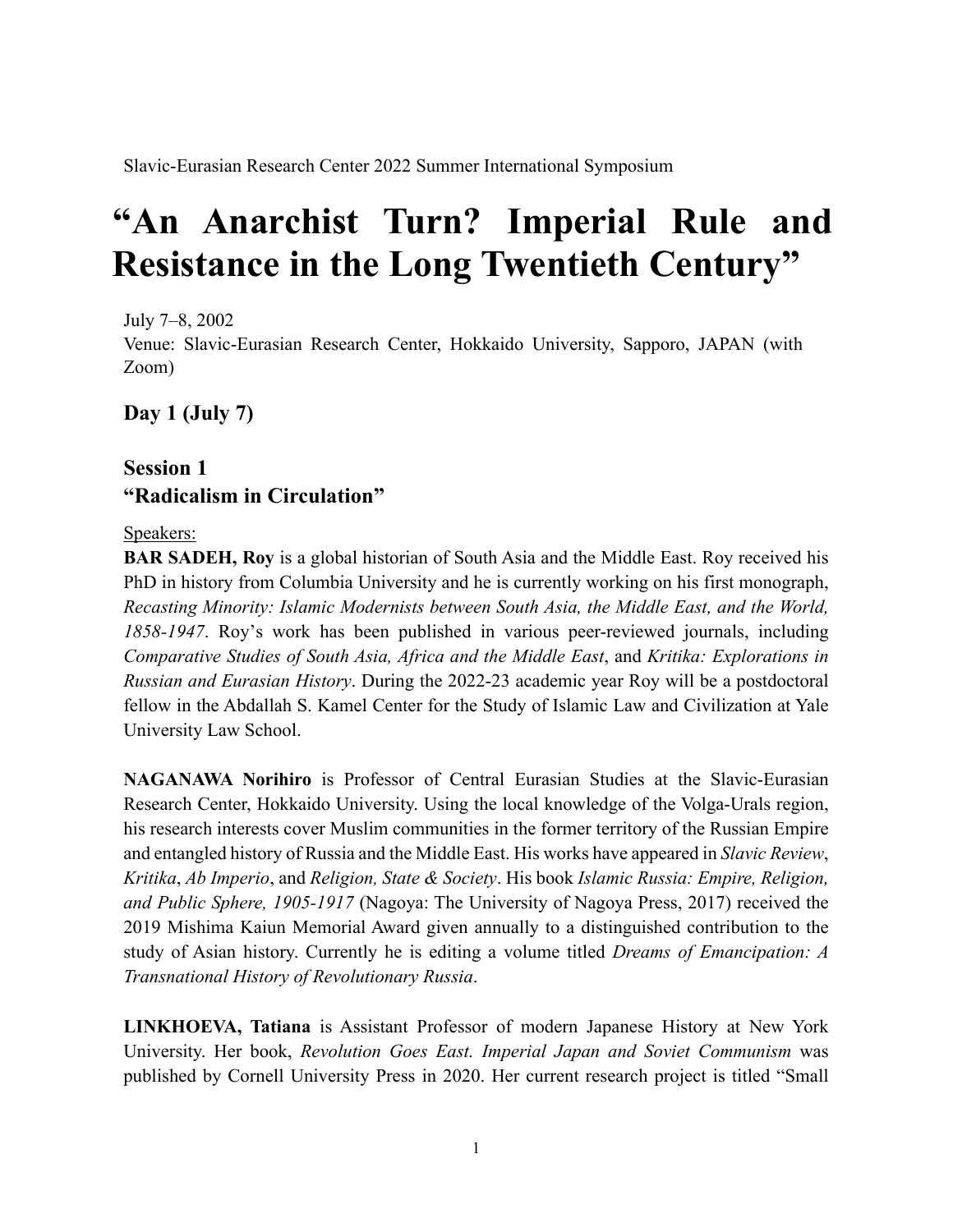People' on the Borders: Buriat-Mongols, Imperial Japan and the Soviet Union" with a focus on colonial policies of the Soviet and Japanese regimes in the Mongolian territories (Buriatia, Outer and Inner Mongolia) between 1910s and 1940s. Native of the republic of Buriatia, Dr. Linkhoeva graduated from Moscow State University, received her MA from the University of Tokyo, and PhD in History from UC Berkeley.

#### Discussant:

**SHINOHARA Taku** is Professor of Central European Studies at the Tokyo University of Foreign Studies. He specializes in the history of the Habsburg Empire of the long nineteenth century, especially building of national societies in Bohemian lands and Galicia. His research interests cover also politics of memory of WWII and the holocaust in Central Europe.

# Chair:

**AOSHIMA Yoko** is Associate Professor at the Slavic-Eurasian Research Center, Hokkaido University. She is editor of *Entangled Interactions between Religion and National Consciousness in Central and Eastern Europe* (Boston, MA: Academic Studies Press, 2020) and co-editor (with Darius Staliūnas) of *The Tsar, the Empire, and the Nation: Dilemmas of Nationalization in Russia's Western Borderlands, 1905-1915* (Budapest: Central European University Press, 2021).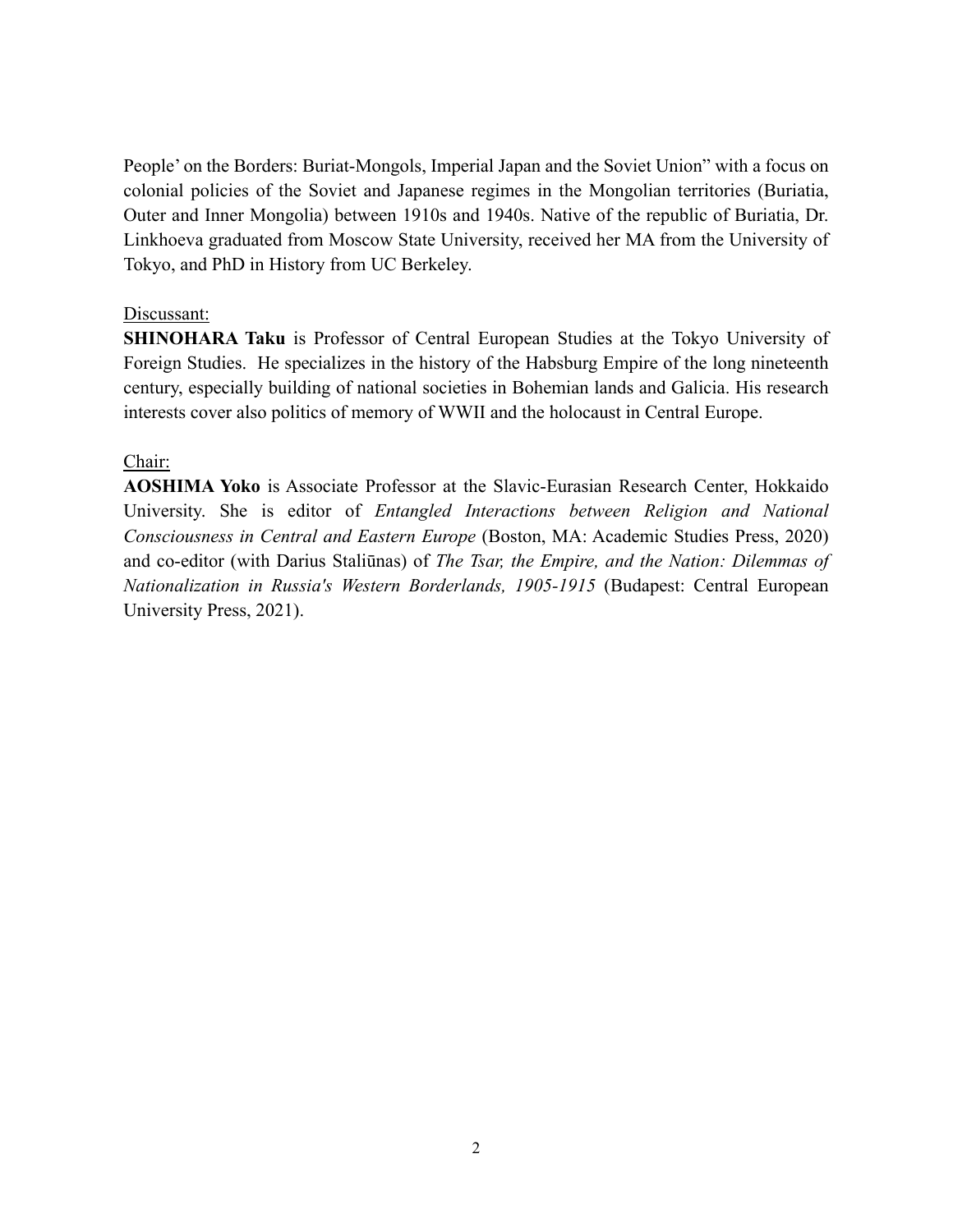# **Session 2 "Resistance in the Aftermath of Empire's Collapse"**

## Speakers:

**SAHAKYAN, Naira** is a Senior Researcher at the Armenian Genocide Museum-Institute. At the same time, lecturing at the American University of Armenia and at the Yerevan State University. She earned her PhD in Humanities from the University of Amsterdam. Currently, her research interests cover identity transformations and ethno-religious nationalism in the Caucasus (from late imperial period to the present). Her works appeared in the journals *Ab Imperio, Revolutionary Russia,* and *Caucasus Survey*. She is the author of *Muslim Reformers and the Bolsheviks: The Case of Daghestan* (Routledge, 2022). Her second book entitled *Collapsed Empires, Sovietized Dreams: Armenian Intellectuals' Perception of the 1917 Revolution and their Vision of the Future of Armenia* will be published in 2022/23.

**DARGIN, Cevat** specializes in modern Middle Eastern and Eurasian history with a focus on the late-nineteenth and early twentieth-century transformations from empires to nation-states and their impact on borderlands and peoples in the peripheries. Interested in the theory of internal colonialism as a means of state making, his research explores continuities across regime changes and revolutions. Cevat earned his PhD from the Department of Near Eastern Studies at Princeton University in 2021. He is currently working on several publication projects based on his doctoral research on the history of Dersim, an Alevi Kurdish–majority region with a rich and diverse natural environment in Eastern Anatolia, from the Russo-Turkish War of 1877–78 to the Turkish state's violent transformation of the region in 1937–38.

**MURATA Yuki** is a doctoral candidate at the Department of East European History, University of Vienna. The topic for his PhD thesis is the institutional and social nationalization during the revolutionary period in Ukraine, 1905-1921. His works include "Multiple Paths to Autonomy: Moderate Ukrainians in Revolutionary Petrograd," *Kritika* 22 (2), 2021, pp. 255-284, "Inverting National Hierarchy: Great-Russian Autonomy in Revolutionary Ukraine from Historical Perspective," *Chasopys doslidzhennia viin ta revoliutsii* (1), 2021, pp. 85-124, and several articles in Japanese scholarly journals on the activities of Ukrainian nationalist organizations during World War I and political thoughts about autonomy and federalism in early 20th-century Ukraine. He is a research associate of the ERC project "Non-Territorial Autonomy as Minority Protection in Europe" at University of Vienna since March 2021.

Discussant:

**FUJINAMI Nobuyoshi** is Professor at the Tsuda University in Tokyo, Japan. He is currently interested in the Ottoman and Greek schools of law at the turn of the twentieth century. He is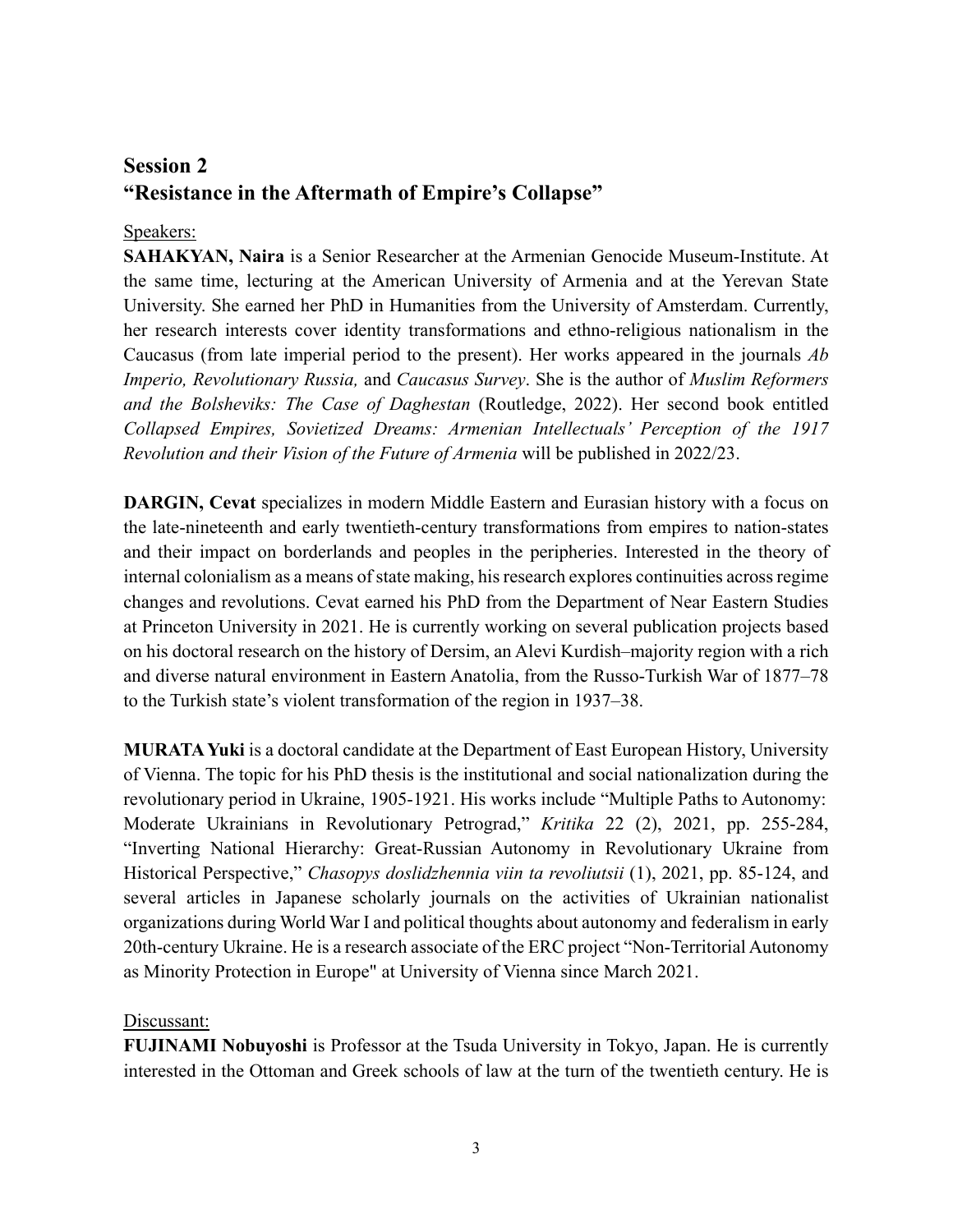the author of *The Ottomans and Constitutionalism: Politics, Religion, and Communities in the Young Turk Revolution* (Nagoya: The University of Nagoya Press, 2011). His recent articles include "The Ottoman Empire and International Law," in Tony Carty (ed.), *Oxford Bibliographies in International Law* (New York: Oxford University Press, 2021); "Defining Religion in a State that wasn't: Autonomous Crete and the Question of Post-Ottoman Millet System," *Journal of Church and State*, 63(2), 2021, pp. 256-277; and "Arbitrating Capitulations: Small Versus Barbarous in the 1901 Greco-Ottoman Consular Convention," *Jus Gentium: Journal of International Legal History*, 5(2), 2020, pp. 431-451.

#### Chair:

**ISAHAYA Yoichi** is Assistant Professor of Eurasian Studies at the Slavic-Eurasian Research Center, Hokkaido University. His research aims at calibrating the Mongol empire (1206–1368) on an Afro-Eurasian scale from various perspectives such as cross-cultural exchange and environmental history. He engages in completion of a trilogy on "astronomical dialogue" in Mongol Eurasia which consists of "Fu Mengzhi: "The Sage of Cathay" in Mongol Iran and Astral Sciences along the Silk Roads" in M. Biran et al. (eds.), *Along the Silk Roads in Mongol Eurasia* (Berkeley: University of California Press, 2020), "Geometrizing Chinese Astronomy? The View from a Diagram in the *Kashf al-ḥaqāʾiq* by al-Nīsābūrī (d. ca. 1330)" in B. Mak & E. Huntington (eds.), *Overlapping Cosmologies in Asia* (Leiden: Brill, 2022), and "Islamicate Astral Sciences in Eastern Eurasia during the Mongol-Yuan Dynasty (1271–1368)" in S. Brentjes (ed.), *Routledge Handbook on Science in the Islamicate World* (Routledge, forthcoming).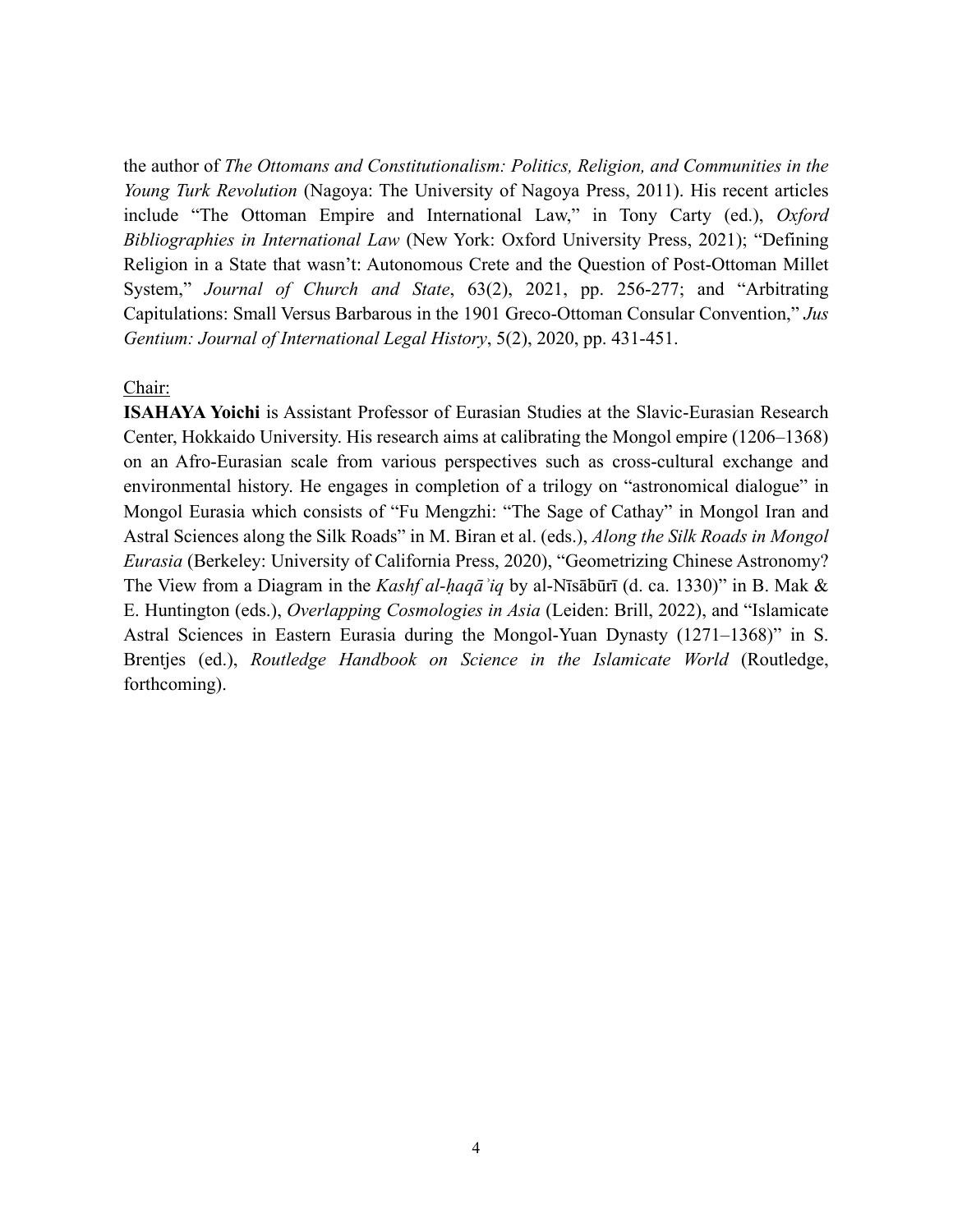# **Session 3 "Pax Americana?"**

## Speakers:

**COLE, Juan** is the Richard P. Mitchell Collegiate Professor of History at the University of Michigan. He has written widely about the Muslim world, both the Middle East and South Asia, from the beginnings of Islam to contemporary affairs. His recent books include *Peace Movements in Islam* (Bloomsbury: IB Tauris, 2021), *The Rubaiyat of Omar Khayyam* (Bloomsbury: IB Tauris, 2020), *Muhammad: Prophet of Peace amid the Clash of Empires* (Bold Type, 2018) and *The New Arabs: How the Millennial Generation is changing the Middle East* (Simon & Schuster, 2014). He has published over a hundred journal articles in venues such as *Past & Present*, *Comparative Studies in Society and History*, *Journal of the American Academy of Religion*, *Studies in People's History* and *The Sociology of Islam*, among many others.

**PETROVIĆ, Vladimir** researches mass political violence and strategies of confrontation with its legacy. He graduated from Contemporary History (Faculty of Belgrade: BA and MPhil) and Comparative history of Central and Southeastern Europe (Central European University: MA and PhD), completing his postgraduate studies at the NIOD Institute for War, Holocaust and Genocide Studies, Amsterdam. He taught at Boston University and was a recurrent visiting professor at Central European University, where he is currently coordinating the work of the Invisible University for Ukraine.

Petrović's doctoral project evolved into a *book The Emergence of Historical Forensic Expertise: Clio takes the Stand*(Routledge, 2017). It examines the role of historians and social scientists as expert witnesses in some of the most dramatic legal encounters of the 20th century. Petrović was exploring this intersection between history and law, both in the International Criminal Tribunal for the former Yugoslavia and in the Serbian War Crimes Prosecutor's Office. Petrović published extensively on ethnic cleansing in the Balkans and attempts to undo its legacy, as well as on the history of nonalignment during the Cold War and the collapse of Yugoslavia. He is currently working on the discursive history of mass violence. He is a Senior Researcher at the Institute for Contemporary History in Belgrade and the head of its Digital Center.

**KUSANO Hiroki** is Professor of International Relations and American Foreign Policy at Saitama University, Japan. He was a Fulbright visiting scholar at the Weatherhead East Asian Institute, Columbia University. His research interests include the U.S. interventionist policy, humanitarian intervention, responsibility to protect, liberal international order. He published a single-authored book *U.S. Interventionist Policy and International Order in the Western*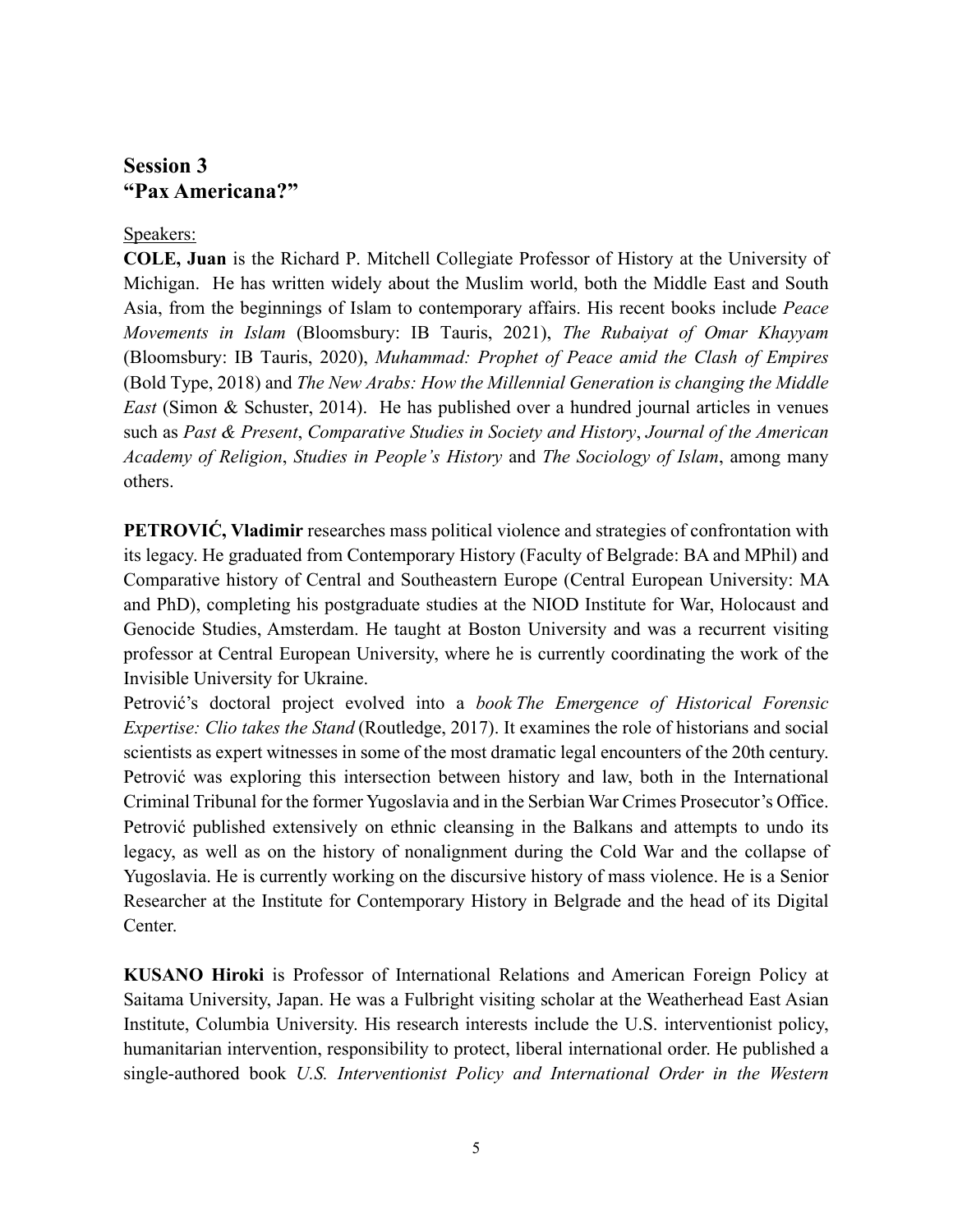*Hemisphere: International Politics as a Complex System* (Tokyo: Toshindo, 2011) (in Japanese). His articles were published in *Journal of East Asian Studies*, *International Relations* (Japan Association of International Relations), and *The American Review* (Japanese Association for American Studies).

#### Discussant:

**KUROKI Hidemitsu** is Professor of modern history of the Arab East at the Research Institute for Languages and Cultures of Asia and Africa (ILCAA), Tokyo University of Foreign Studies, and at the Slavic-Eurasian Research Center, Hokkaido University (cross-appointment). His research interests cover the urban history of Ottoman Syria, ethno-sectarian relationships, migration, and the Syrian Civil War. His publications include the editions of *The Influence of Human Mobility in Muslim Societies* (London: Kegan Paul, 2003) and *Human Mobility and Multiethnic Coexistence in Middle Eastern Urban Societies*, Two volumes (Tokyo: ILCAA-Tokyo University of Foreign Studies, 2015 & 2018). Since 2006, he has been Head of Japan Center for Middle Eastern Studies (a research station of ILCAA) in Beirut.

## Chair:

**TABATA Shinichiro** is Professor at the Slavic-Eurasian Research Center, Hokkaido University. He is simultaneously working as Professor at the Arctic Research Center, Hokkaido University. His research specializes in economies of Russia, its Far Eastern and Arctic areas. He conducted statistical analysis on these economies. His latest English publications include the edited volume (with V. Tynkkynen, D. Gritsenko and M. Goto) *Russia's Far North: The Contested Energy Frontier* (Routledge, 2018) and *Eurasia's Regional Powers Compared: China, India, Russia* (Routledge, 2015), "The Contribution of Natural Resource Producing Sectors to the Economic Development of the Sakha Republic," *Sustainability* 13(18), 2021,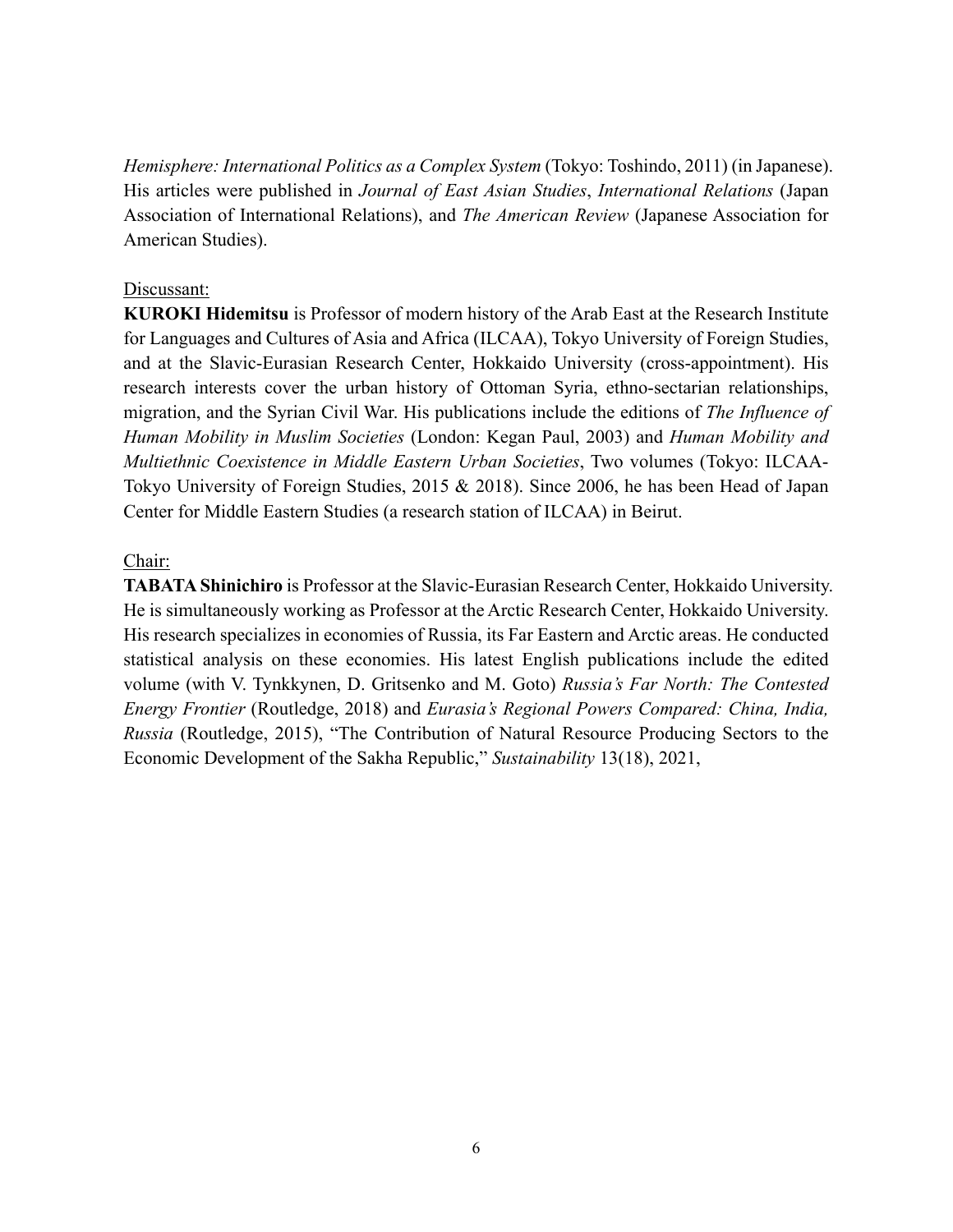# **Day 2 (July 8) Session 4 "Decolonization and Anti-Imperialism in the Cold War"**

#### Speakers:

**LUTHI, Lorenz** is Professor for History of International Relations at McGill University, Montreal (Canada). He has widely published on the political, diplomatic, economic, and cultural history of the Cold War in Asia, the Middle East, and Europe. His first book *The Sino-Soviet Split: Cold War in the Communist World* was published in 2008, and his second book *Cold Wars: Asia, the Middle East, Europe* in 2020. He is currently working on a Cold War History of Occupied and Divided Berlin.

**HATZKY, Christine** is Professor for Latin American and Caribbean History at the Institute of History at Leibniz Universität Hannover, Germany. Her regional focuses are Mexico, Central America, the Caribbean and Lusophone Africa as well as the Atlantic region, focusing especially the interconnections between Latin America, Africa and Europe. Her research interests in the field of social, political and cultural history include independence, anti-colonial and liberation movements in Latin America and Africa in the 19th and 20th centuries, slavery and post-colonial societies, violence, peace and transition processes in Latin America. She is co-director of the Central American and Caribbean regional center of CALAS - Maria Sibylla Merian Center for Advanced Latin American Studies in the Humanities and Social Sciences at the University of San José in Costa Rica. At Leibniz Universität Hannover she is the dean for investigation of the Faculty of Philosophy, spokeswoman of the Centre for Atlantic and Global Studies (CAGS) and the interdisciplinary Master's program Atlantic Studies in History, Culture and Society. Her book *Cubans in Angola: South-South Cooperation and Transfer of Knowledge 1976-1991* (Madison: University of Wisconsin Press 2015), analyzes the transnational phenomenon of civilian cooperation between Cuba and Angola. The publication received the Luciano Tomassini Award from the Latin American Studies Association (LASA) in 2016. Together with David Díaz Arias, she recently published the anthology *Cuando pasar el temblor? Crisis, violence and peace in contemporary Latin America*. Together with Barbara Potthast she published in 2021 a two-volume handbook for Latin American history from 1800 to the present.

**SATO Yukie** is a Ph.D. Candidate at Waseda University and the JSPS research fellow (DC2). Her research interests are the transformation of the concepts of human rights and democracy in South Korea and transitional justice. She is currently conducting her research by focusing on the relations between South Korean internal politics, democratization movement and ROK-US relations in 1980s. Her previous publications include "Realization of a Democratic Society and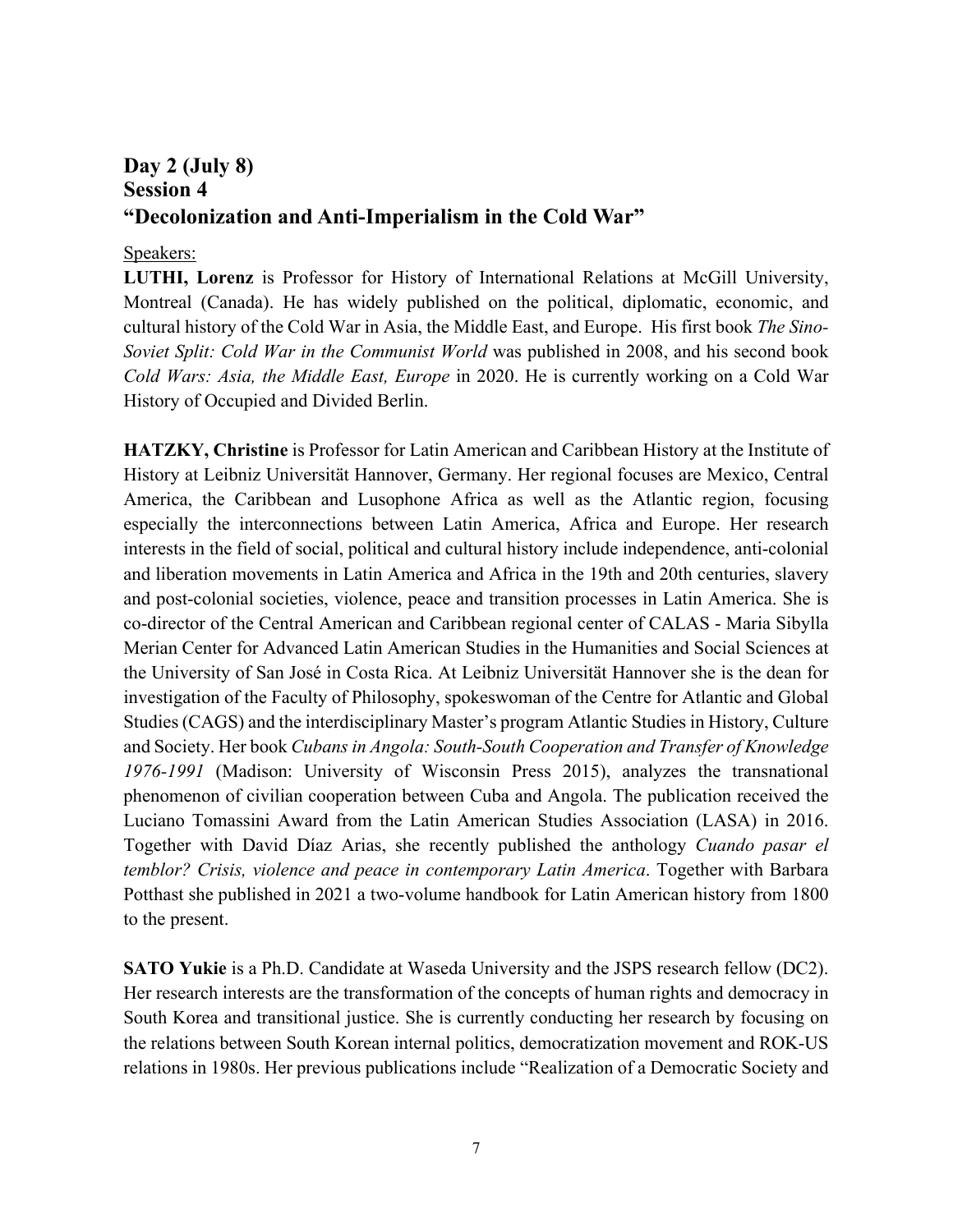the "Sense of Injustice"" (in Korean, 2022), "South Korean #MeToo Movement and Japan-South Korea Relations" (in Japanese, 2022), "Response of the Embassy of Japan in Korea to the 12.12 Incident and the Gwangju Uprising" (in Korean, 2020) and "Introduction of the Human Rights Concept to South Korea During the Period of the U.S. Military Government" (in Japanese, 2019).

#### Discussant:

**FUJISAWA Jun** is Associate Professor of European History at the Faculty of Letters, Kobe University. His research interests cover Soviet-Eastern European relations during the Cold War, energy policy in the East, and the end of the Cold War. He is the author of *Soviet CMEA Policy and the Cold War: The Energy Resource Problem and Globalization* (Tokyo: University of Tokyo Press, 2019) (in Japanese) and "The Soviet Union, the CMEA, and the Nationalization of the Iraq Petroleum Company, 1967–1979," in Anna Calori et al. (eds.) *Between East and South: Spaces of Interaction in the Globalizing Economy of the Cold War* (Berlin: DeGruyter Oldenbourg, 2019).

# Chair:

**WOLFF David** is Professor of History at the Slavic-Eurasian Research Center, Hokkaido University. He teaches Russian, Soviet and Northeast Asian history. His research covers the Russian diaspora, particularly in the Far East, the Cold War, the history of Siberia and the Russian Far East. He authored *To the Harbin Station* (California: Stanford University Press, 1999; Tokyo: Kodansha, 2014) and *Le KGB et les pays baltes* (Paris: Belin, 2005) and was a coeditor of World War Zero: The Russo-Japanese War in Global Perspective in two volumes (Leiden: Brill, 2005; 2007). Most recently, he co-edited *Russia's Great War and Revolution in the Far East* (Slavica, 2018). He is now writing on Stalin's Far East policy after World War Two.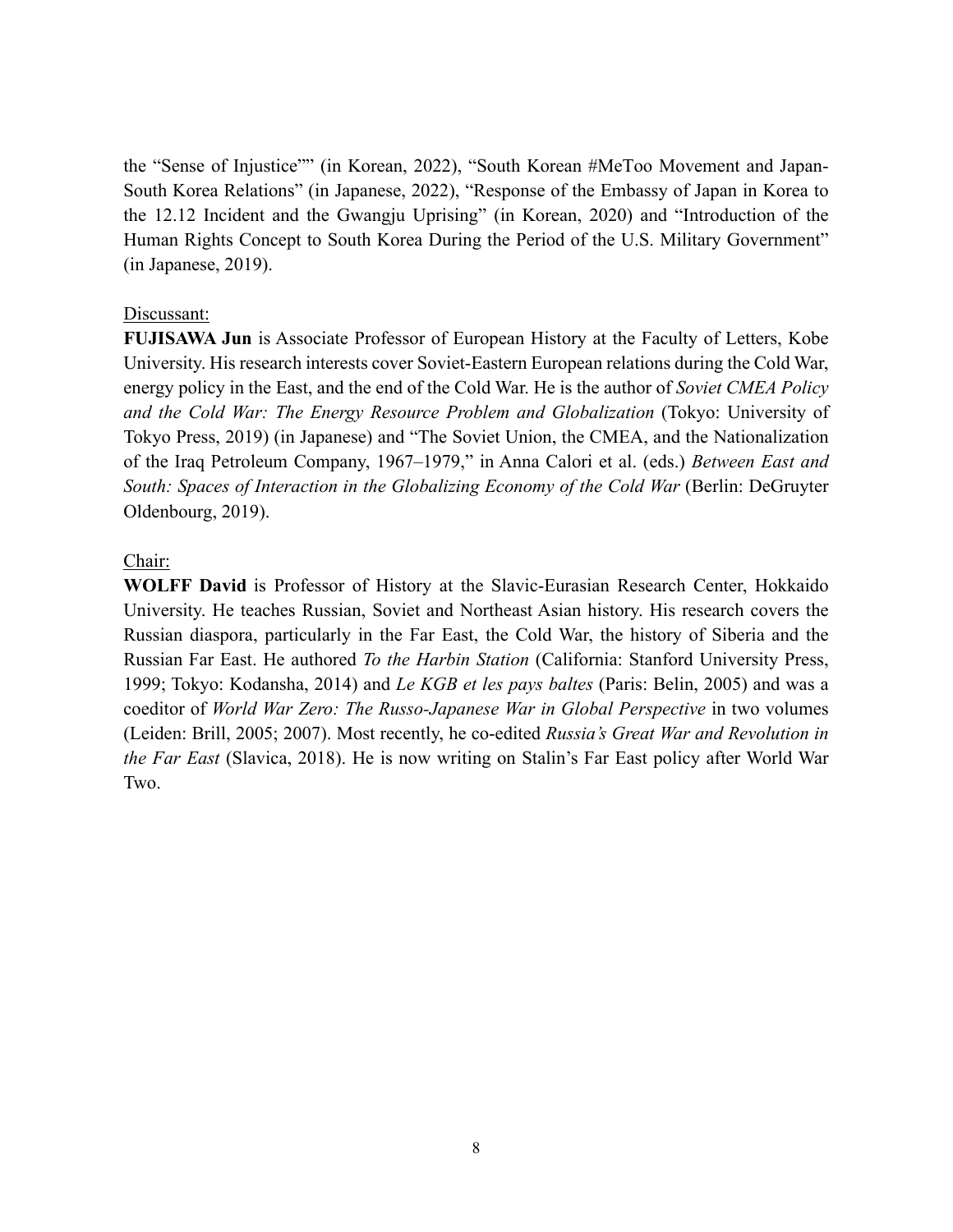# **Session 5 "Transnational Islamists"**

#### Speakers:

**YAMANE So** is Professor, Graduate School of Humanities, Osaka University. He majors in Urdu literature and Muslims' political movements in South Asia especially in Pakistan. His major publication includes "Muslim Writers and Food in North India, 1850-1920: Nostalgia and Uneasines," *International Journal of South Asian Studies* 11, 2021, pp. 18-32, "Dual Trends of Urdu and Punjabi Prosody" in Hiroko Nagasaki (ed.) *Indian and Persian Prosody and Recitation* (Dehli: Saujanya Publications, 2012), "The Rise of the New Madrasas and the Decline of Tribal Leadership in FATA, Pakistan," *The Moral Economy of Madrasa* (Routledge, 2011), and "The Horizons of Islam in South Asia: Iqbal and Maududi," *Memoirs of the Research Department of the Toyo Bunko* (Tokyo: Toyo Bunko,2010).

# **TANAKA Koichiro** (TBA)

**HAYKEL, Bernard** is a scholar of the Arabian Peninsula, focusing on the history, politics and economics of Saudi Arabia, the other Gulf Cooperation Countries (GCC), and Yemen. He is Professor of Near Eastern Studies at Princeton University where he is also director of the Institute for the Transregional Study of the Contemporary Middle East, North Africa and Central Asia. Professor Haykel is presently completing one on modern Saudi political history which will be published by Princeton University Press. He is considered an authority on Islamist political movements and Islamic law and is the author of numerous articles on the politics of Saudi Arabia and Yemen, Salafism, al-Qaeda and ISIS. Professor Haykel has supervised over 10 PhD dissertations that deal with Arabian politics and history and has received several prominent awards, such as the Prize Fellowship at Magdalen College, Oxford, the Carnegie Corporation and Guggenheim fellowships and the Old Dominion Professorship at Princeton. Professor Haykel appears frequently in print and broadcast media, including PBS, NPR, the New York Times, Project Syndicate and the BBC among others. He earned his D.Phil. in Oriental Studies from the University of Oxford.

#### Discussant:

**SUECHIKA Kota** is Professor of Middle Eastern and Islamic Studies at the College of International Relations, Ritsumeikan University. He has focused on Islam and Politics in the Arab Middle East, particularly in Syria and Lebanon. His major works are "Strategies, Dynamics and Outcomes of Hezbollah's Military Intervention in the Syrian Conflict," *Asian Journal of Middle Eastern and Islamic Studies*, 12(1), 2018, pp.89-98 and "Sectarian Fault Lines in the Middle East: Sources of Conflicts or Communal Bonds?" Larbi Sadiki ed.,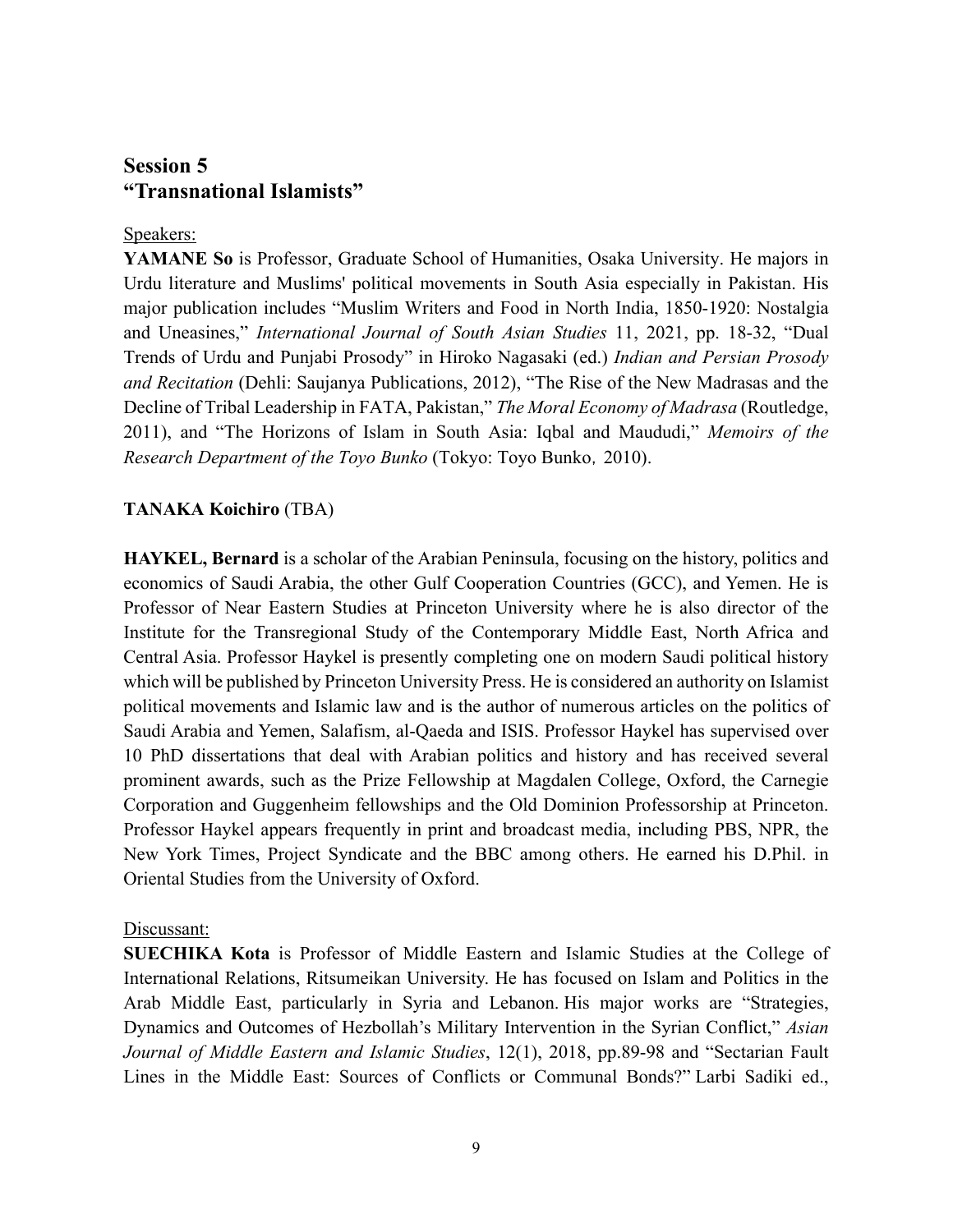*Routledge Handbook of Middle East Politics* (London: Routledge, 2020, co-authored with Keiko Sakai). His book *Islamism and Middle East Politics: Revolution and Resistance of Lebanese Hezbollah* (Nagoya: The University of Nagoya Press, 2013) (in Japanese) received the 2014 JCAS Award that is to be given to a distinguished contribution to the field of Area Studies.

#### Chair:

**SATO Kentaro** is Professor of Oriental History at Hokkaido University. He specializes in the history of al-Maghrib and al-Andalus. He has published on various topics in this field and his publications include: "Isnād of Ibn Khaldūn: Maghribi Tradition of Knowledge in Mamlūk Cairo" in: Maribel Fierro & Mayte Penelas (eds.), *The Maghrib in the Mashriq. Knowledge, Travel and Identity*, Berlin: De Gruyter, 2021), "Yannayr and al-ʿAnṣara: Seasonal Festivals in the Medieval Muslim West," *The Journal of Sophia Asian Studies*, 30, 2012. He is also coeditor of *The Vellum Contract Documents in Morocco in the Sixteenth to Nineteenth Centuries*, 2 vols. (Tokyo: Toyo Bunko, 2015, 2020), and author of a chapter on al-Andalus in *History of Spain* (Tokyo: Yamakawa, 2008) (in Japanese). He was awarded "Prix Ibn Khaldoun" in 2016 by the Programme Med 21 at Tunis.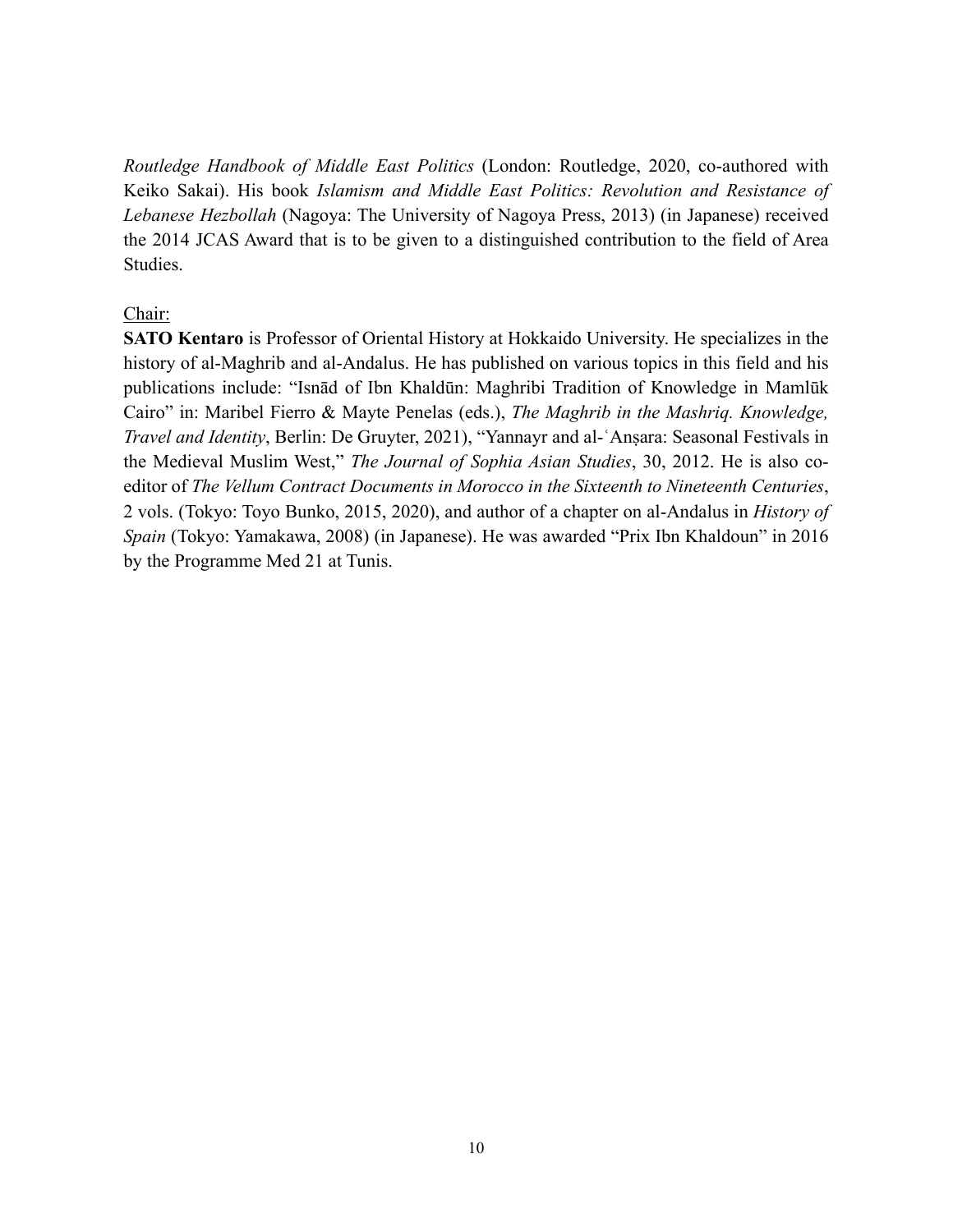# **Session 6 "Twilight of the Long Twentieth Century? A View from East Asia" (Roundtable)**

## Moderator:

**CHI Naomi** is an Associate Professor at the Graduate School of Public Policy, Hokkaido University. Her area of specialization is East Asian politics, with an emphasis on migration, demographic changes, multiculturalism, gender, ethnic and sexual minorities, as well as human security in East Asia. Her latest publications include, "Japan's New Wave of Immigration? Focusing on the Strategies of Local Government in Japan," *Annals on Public Policy*, March 2020 and "What the Global Pandemic has Revealed about East Asia: From Mistrust to Empathy," *Annuals on Public Policy*, May 2021 and "Living Under Covid-19 in Asia: Tackling the Challenges of the 'Shadow Pandemic' in Japan and Indonesia," *Annals on Public Policy,*  March 2022. She recently served as the President of the Association for Borderlands Studies (2021-2022).

## Panelists:

**MATSUZATO Kimitaka** is Professor in Comparative Politics of the Graduate School for Law and Politics, the University of Tokyo. He has been focusing on secession conflicts and de-facto states in the former Soviet Union. One of his recent publications is "The First Four Years of the Donetsk People's Republic: Differentiating Elites and Surkov's Political Technologists," in *The War in Ukraine's Donbas: Origins, Contexts, and the Future* (Budapest: CEU Press, 2022).

**UYAMA Tomohiko** is Professor of Central Eurasian Studies at the Slavic-Eurasian Research Center, Hokkaido University. He is currently leading a project on comparative study of the rise of authoritarianism and populism, and previously organized projects on comparative imperial and colonial history. He is the editor and author of *Comparing Modern Empires: Imperial Rule and Decolonization in the Changing World Order* (Sapporo: SRC, 2018), *Asiatic Russia: Imperial Power in Regional and International Contexts* (London: Routledge, 2012), *Japan's Silk Road Diplomacy: Paving the Road Ahead* (Washington, D.C.: CACI & SRSP, 2008), and other books and articles on a wide range of topics, including the political and intellectual history of Central Asia and the Russian Empire, politics and international relations in the post-Soviet space. In 2022, he was awarded the Kazakhstani Order of Dostyk (Friendship) for his work on that country's history.

**AOYAMA Rumi** is Professor at the Graduate School of Asia-Pacific Studies at Waseda University, and director of Waseda Institute of Contemporary Chinese Studies. She has been a visiting scholar at Stanford University (2005-2006), George Washington University (2016